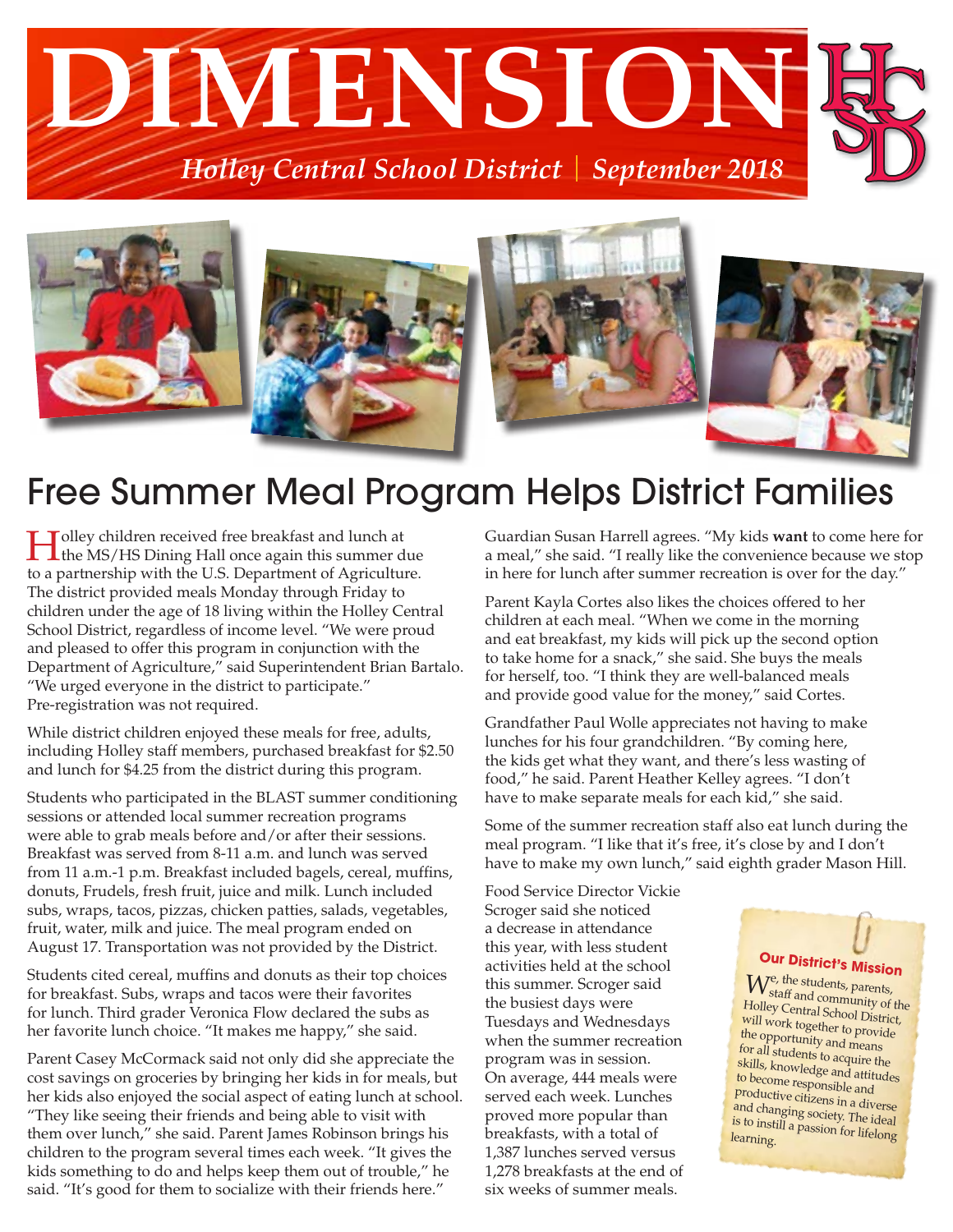#### HOLLEY DIMENSION *September 2018*

# **Dear Holley Community,**

It is an honor and a privilege to have been selected<br>to serve as your superintendent of schools. Since m to serve as your superintendent of schools. Since my arrival in Holley on July 16, I have been very impressed with the staff and students I have met and worked with thus far. I have also been made to feel very welcome by the community members I've come in contact with. I very much look forward to meeting more of you, as I transition into my role as superintendent.

Over the course of the next few months, I plan to get to know the district even better and on a deeper level. I've shared with the Board of Education and district administration my entry and engagement plan. It's my intention to visit classrooms, attend school events and offer multiple opportunities for members of the school district to meet with me and share their background knowledge, ideas, successes and challenges. By meeting with the Holley Central School District (HCSD) staff and students, and by being visible and accessible, I can better understand and learn the rich history and culture that makes HCSD a unique and special place to learn and work.

Along with this entry plan for the district, it's also my intention to offer opportunities to meet with members of the community. I have met some Holley community members, and I plan to meet with business owners, political figures, church leaders and parents in the months ahead. If you are interested in meeting with me to share your perspective on the district, please contact my assistant, Connie Nenni, at 638-6316, ext. 2003. You are always welcome to stop by the school district to visit, or introduce yourself and say "hello"!

The knowledge and information gained through my entry process into the district will help us define a strategic plan to guide our future and accomplish our goals. I'm excited to have the opportunity to lead and work together with outstanding educators and members of this great community, and help our students learn, grow and reach their fullest potential.

Educationally yours,

Juan ta

Brian Bartalo Superintendent of Schools

Go Hawks!



### Family Fitness Center Reopens

The Family Fitness Center will reopen during the week of  $\perp$  Sept. 10. Days of operation continue to be Monday through Thursday, from 5:30-8 p.m. The center is open to district residents age 10 and older. At this time, the Family Fitness Center is scheduled to remain open until May 30, 2019.

Any elementary student, age 10 or older, must have a parent/guardian present with them while using the center. Children under the age of 10 are prohibited from being in the Family Fitness Center during community use hours.

Children cannot be left unsupervised at any time while in the Elementary School building.

Returning and new fitness center users must sign a waiver form each year before using the center.

There is a supervisor on staff to show you around the center and explain the proper use of the equipment. Any questions, please call Connie Nenni at 638-6316, extension 2003. We look forward to seeing the center continue to be used regularly by both returning and new fitness enthusiasts.

### **Flu Clinic on Oct. 10**

There will be a Flu Clinic sponsored by the Orleans County Health Department on Wednesday, Oct. 10 from 3:30- 6:15 p.m. in the Elementary School Café. Nasal spray is unavailable this year. Those who wish to be vaccinated must be on site by 6:15 p.m. Bring your insurance card if you have one. Traditional Medicare cannot be billed for this immunization. For more information on what types of shots are available and which insurances are accepted, contact Mary Ellen Messmer at Orleans County Health Department at 589-2764.

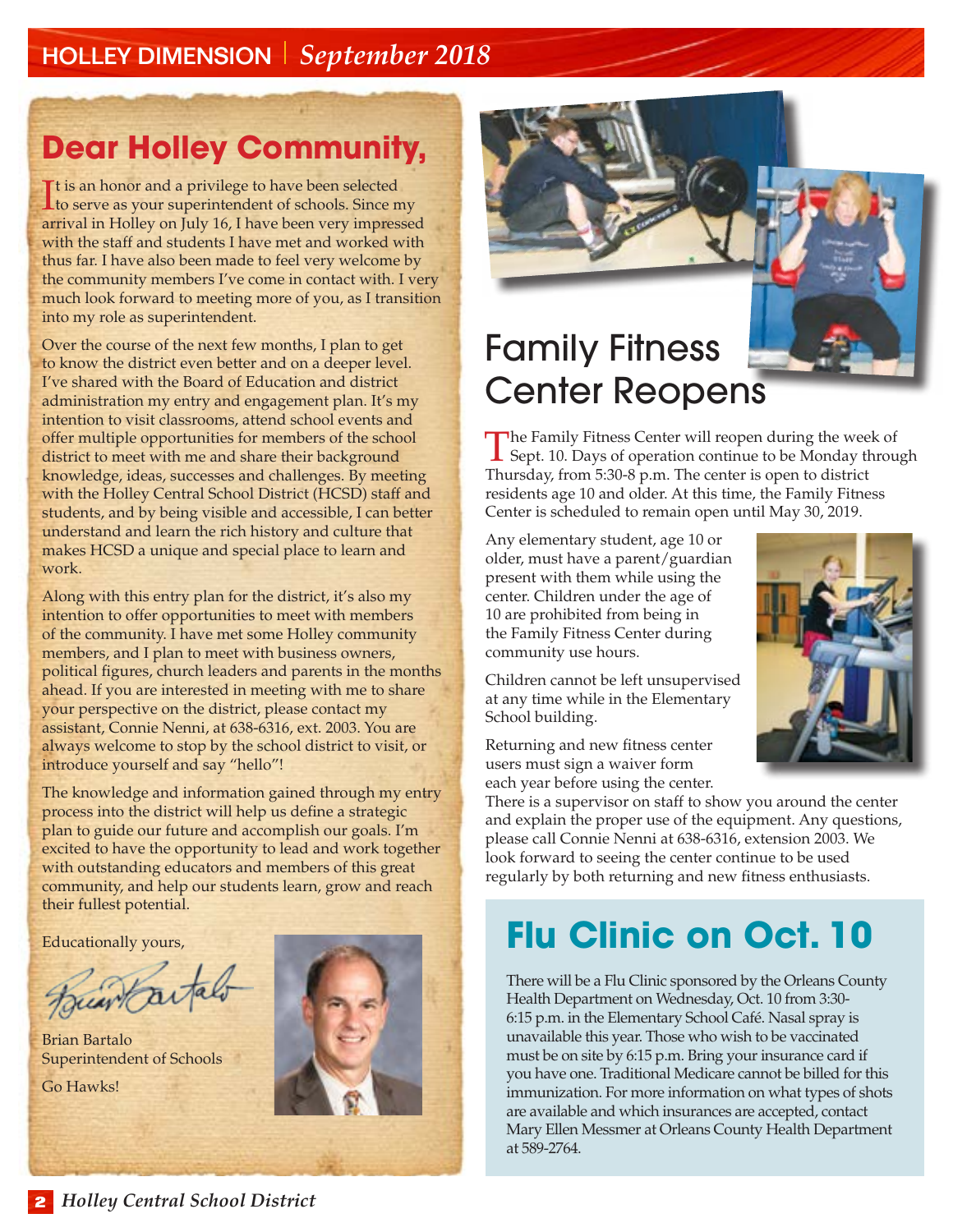### HOLLEY DIMENSION *September 2018* **Elementary School (ES) Update**

Welcome back to a new school year! I hope everyone was able to relax and enjoy the summer break. Tim Artessa and I are very excited to start the school year and look forward to the first day!

Holley ES has worked hard to be a bully-free and safe place to learn. We will continue to implement Positive Behavioral Interventions and Supports (PBIS) in all areas of the school environment because we believe that by creating and maintaining a safe and supportive school environment, we will pave the way for increased academic success. At school, **Respect, Responsibility** and **Safety** are the words students will see and hear. There will be many opportunities throughout the school year for parents to participate in and support student learning. The very first opportunity will be to help prepare your child for a positive start to the school year by sharing your learning and behavioral expectations with them.

**Back to School Night:** We are welcoming many new staff members to the building; please join us for Back to School Night so you have a chance to meet everyone! As we did last year, Back to School Night will start with a 20-minute pep assembly in the Intermediate Gym. We can't wait to celebrate the return

of our students and families!

**2018-19 School Year Important Arrival and Dismissal Information**: Elementary students can arrive at school as early as 8:15 a.m. for breakfast. The first bell rings at **8:40 a.m.** and the second bell rings at **8:45 a.m.**, with the Pledge of Allegiance and announcements immediately following. If you want to walk your child to their class, you must sign in at the Attendance window and receive a visitor's pass. Dismissal time is 3:20 p.m. If a change needs to be made to your child's normal dismissal routine, you must send in a note requesting that change. New people who pick up students will be asked to show ID. **Changes to your child's dismissal routine must be received before 2:30 p.m. each day.** For the safety and well-being of our students, **change requests received after 2:30 p.m. will not be honored**. The Elementary School staff work diligently to keep our students safe, and change requests received after 2:30 p.m. create confusion and chaos. Your cooperation and understanding are greatly appreciated as we continue to keep every child accounted for at all times.

You can continue to access your child's assignments through the SchoolTool Parent Portal at any time throughout the year.

Here are a few events to add to your family calendar as you prepare to return to school on Sept. 5:

- **Tuesday, Sept. 4,** 5:30-7 p.m. Back-to-School Night (starts with a 20 min. pep assembly in the gym)! Come and visit your new teachers and classrooms!
- **Wednesday, Sept. 5** First day of school for grades 1-12
- **Wednesday, Sept. 5** Kindergarten Orientation:
	- A.M. Session 9-11 a.m.
	- P.M. Session 1-3 p.m.
- **Wednesday, Sept. 5** Pre-K Orientation (held in your child's classroom): • A.M. Session 9:30-10:30 a.m.
	- P.M. Session 1:30-2:30 p.m.
- **Thursday, Sept. 6** First day of school for Pre-K and Kindergarten students

The following important documents can be obtained through the district website [\(http://www.holleycsd.org/default.aspx](http://www.holleycsd.org/default.aspx)): Code of Conduct, Attendance Policy, District Calendar, Free and Reduced Meal Application, Parent Handbook, and SchoolTool Parent Access Letter.

I look forward to Back-to-School Night and the first day of school!

Karri D. Schiavone Elementary School Principal

### ES Staff Meet Kindergarteners on Their Home Turf

The Elementary School decided to<br>take a new approach to welcoming kindergarteners and their families to Holley Elementary School this year. During August, members of the kindergarten teaching team and support staff traveled in small groups to visit incoming students in their homes. Their goal was to introduce themselves and provide resources so that students starting school in September would recognize friendly faces, ensuring a smoother transition to a full day of school. They also hoped to form a stronger connection with parents to help increase parental involvement in each student's education.

First grade teacher Tara Grillo devised this new program. Earlier this summer, families were mailed a letter inviting them to contact the Main Office to set

appointments for their home visits. Grillo worked with Principal Karri Schiavone and the kindergarten team to create goodie bags. Each string bag was filled with a t-shirt for the student, a folder with forms to be completed for this school year, a parent handbook and a student workbook. These bags were brought to every home visit and reviewed with families. The groups also collected information about incoming students during each visit.

Each kindergarten outreach group also tried to drop in on families who had not set an appointment; this method helped groups meet several more families. For those that were not at home, a door hanger was left behind with information on how to schedule a visit. This tactic worked to elicit responses from those

they had not previously been able to reach. Overall, outreach groups were able to meet with 72 percent of kindergarteners and their families.

While students did not necessarily meet their assigned kindergarten teacher, they met members of the team, which included four teachers, three teacher's aides, the principal, the assistant principal, the elementary social worker and counselor. Teams reported they felt welcomed by families during their visits. Feedback received from families was positive, with many responding that they were impressed the elementary school staff cared enough to visit students at home. Grillo was pleased with this year's outreach efforts and hopes to refine the program to be rolled out again next summer.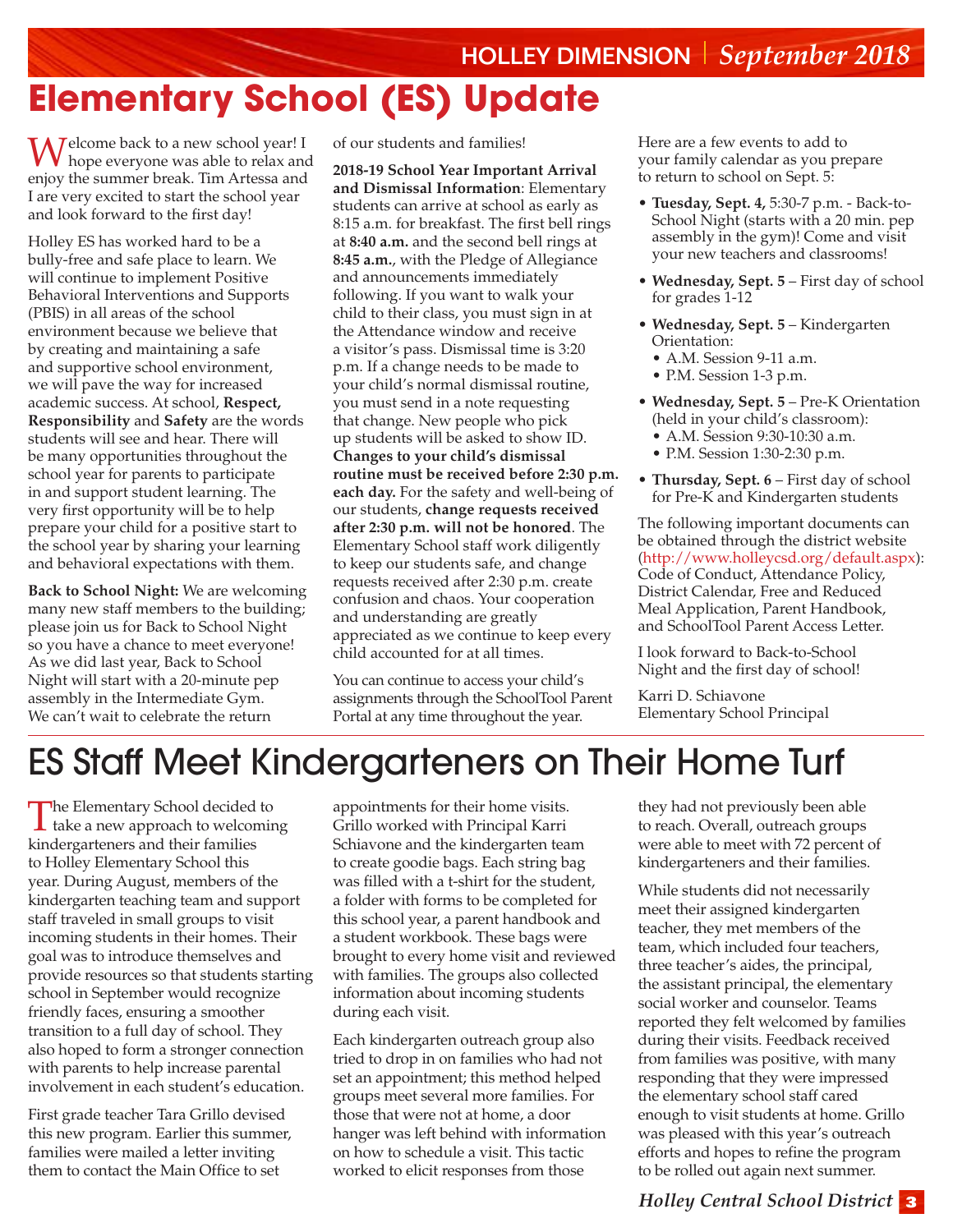# **Middle School/High School (MS/HS) Update**

It is hard to believe that the summer is over, and we are ready for another school year. It really seemed like the summer flew by. I would like to take this  $\mathbf{T}$ t is hard to believe that the summer is over, and we are ready for another opportunity to welcome everyone back to an exciting new year. We look forward to working TOGETHER to make this a very successful year for everyone.

Back to School night is scheduled for Tuesday, Sept. 4 from 5:30-7 p.m. Locker assignments will be given out at that time. Please bring your completed emergency form with you to obtain your locker assignment. If you do not bring it with you, we will ask you to complete one that evening. Students and parents are welcome to explore the school, find their classes, meet their teachers and put their school supplies in their lockers. A packet of information, including students' schedules, was sent out the week of Aug. 20; please contact the school if you have not yet received this information.

We are looking forward to an exciting school year. Several teachers worked on the curriculum this summer and are eager to share their work with students. The first day of school for students is Sept. 5. First period begins at 7:30 a.m. and period 9 ends at 2:24 p.m.

On the first day of school, students will attend every class. Students will also attend an assembly by motivational speaker William Deering, who will share his unique story focusing on teamwork, persevering through adversity and overcoming bullying.

The code of conduct and attendance policy have been revised, and they are posted on the district website (http://www.holleycsd.org/CodeofConduct.aspx). Attendance and punctuality in school continues to be stressed, beginning on the very first day. Please make sure that your students are in school each day and arrive with time to get to their first period class. Students' attendance in school directly impacts students' achievements.

The cell phone and electronic policy had a minor change made to it; students who refuse to give up their device when asked will stay for an extended detention until 5 p.m. Students will clearly know when it is OK and when it is not OK to use cell phones and electronics by a red, yellow and green light policy. Red symbolizes no use, yellow symbolizes use with teacher permission and green means free to use.

TOGETHER … Respect, Responsibility and Safety will continue as a common theme this school year throughout the district. It is our expectation that our entire school community respect themselves and others. For all of us to be safe, you must be responsible and accept the responsibility that is given to you. In our ever-changing world, people who possess and understand those qualities will be ready to take on daily challenges, while also being productive citizens in their communities.

Regular communication is always encouraged. It is important for you to have open communication with all members of the school community. Please do not hesitate to contact teachers, staff and administration with any questions, comments or suggestions. Please utilize the district website to obtain the most updated information regarding school and the programs available.

Please make sure that you utilize our student management system, SchoolTool. If you have registered in the past, your account is still active. If you have not used the system before, please register for access to your student's grades, schedule, attendance and discipline information. Our interim reports are not mailed home, but they are available on SchoolTool. Visit the district website for more information.

It is my hope that TOGETHER all students, parents and community members take pride in their entire school program. Best wishes for a productive and enjoyable school year.

Susan R. Cory Middle School/High School Principal

# **Support Programs for MS/HS Students**

#### **Library Lab**

This is supervised by a staff member and provides students with a quiet place to complete homework assignments before going home. The lab is open Monday through Friday each week from 2:30-3:05 p.m. in the library. Students have access to computers and resources while completing their work. This is a good place to complete homework, read, conduct research, utilize computers, etc. Students who want to stay without doing homework will have their grades checked on SchoolTool daily; students failing a subject need to complete their work before using library resources.

#### **Free Afterschool Snack**

 $A<sup>ll</sup>$  students in the district continue to receive a free, healthy afterschool snack every day. Free afterschool snacks are available in the MS/HS Dining Hall. Other snack options continue to be available for purchase in the Dining Hall. We encourage all students to stop in for a snack before they board their afternoon busses or when staying afterschool for extracurricular activities or additional academic support.

**We hope you will take advantage of these programs!**

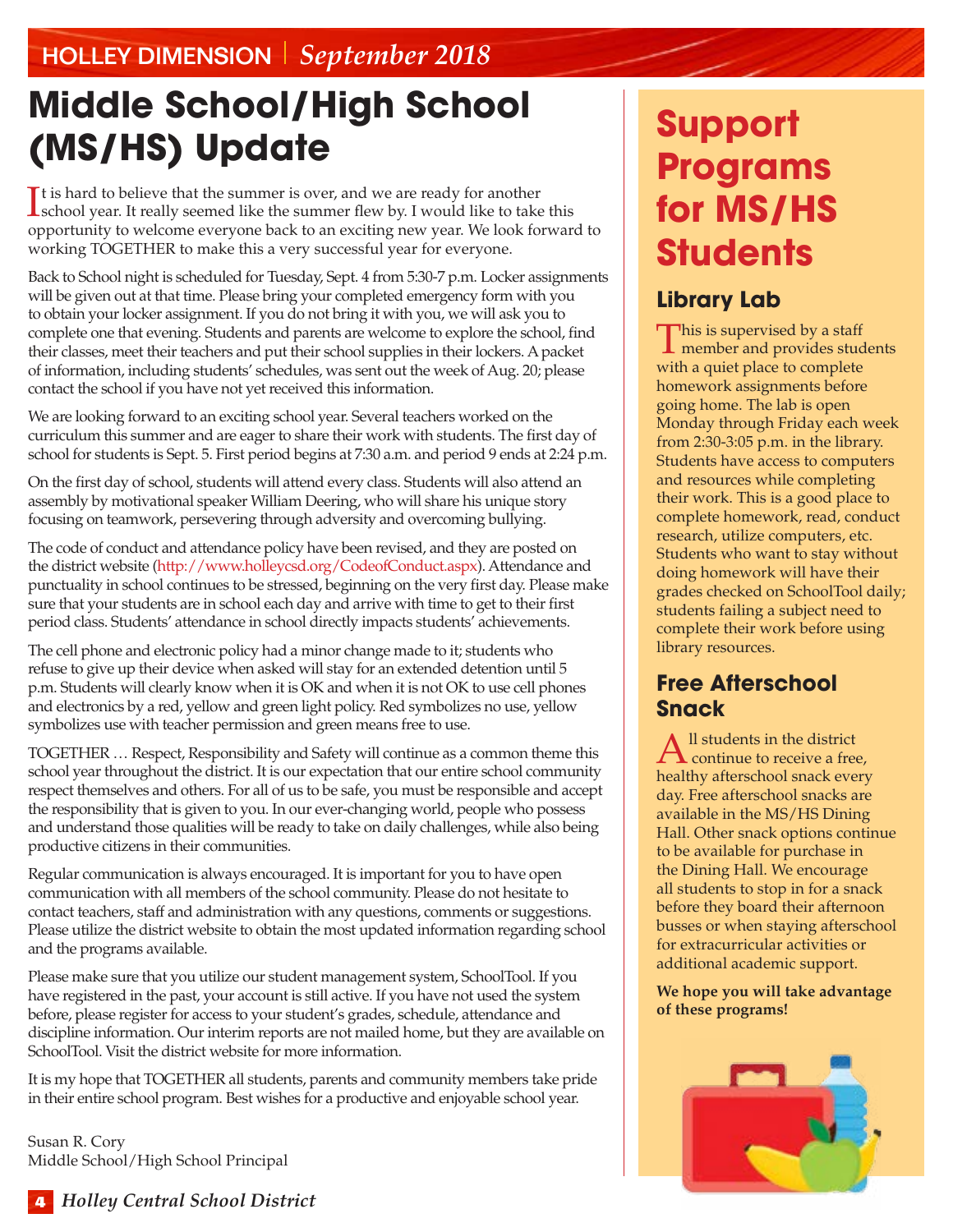### **School Bus Safety Reminders**

Did you know that an estimated 50,000 motor vehicles illegally pass New York State school buses every day? Don't become one of them! In New York State, it is illegal to pass a bus when its red lights are flashing. When drivers see the red lights flashing, they must come to a complete stop at least 20 feet away from the bus so that the bus driver can pick up or discharge students. This rule applies even when a bus has its red lights flashing in a parking lot, on school grounds, on a multi-lane highway or on the

opposite side of a divided highway. Drivers must stop, whether they are approaching the bus from the front or the rear. When the red lights stop flashing or when the bus driver signals, drivers may resume driving. Drivers must yield to flashing yellow lights on a bus, slow down and be prepared to stop.

Penalties for passing a school bus involve fines, points added to your license and possible jail time. Refer to the table below.

| <b>By Conviction</b>                               | <b>Minimum Fine</b> | <b>Maximum Fine</b> | <b>Possible Imprisonment</b> |
|----------------------------------------------------|---------------------|---------------------|------------------------------|
| First conviction                                   | \$250               | \$400               | Up to 30 days                |
| Second conviction<br>(within 3 years)              | \$600               | \$750               | Up to 180 days               |
| Third or subsequent conviction<br>(within 3 years) | \$750               | \$1,000             | Up to 180 days               |

**For more information, visit [www.safeny.ny.gov/opsafstp.htm.](http://www.safeny.ny.gov/opsafstp.htm)**

# Free and Reduced Price Meal Applications Accepted Throughout the School Year

Parents/guardians needing assistance paying for their child's meals are encouraged to complete an application for free and reduced price meals. The application can be found online at<http://www.holleycsd.org/FoodServices.aspx> - the form is listed on the right under the **Downloads** heading. Applications were included in the summer mailings sent home. Extra copies are also available in the District Office.

Parents/guardians can file an application with the District Office at any time during the school year. Approved benefits are effective for the entire school year. This information remains **confidential** and children are not identified as receiving free or reduced lunches as they progress through the cafeteria line to checkout.

Administered by the U.S. Department of Agriculture and the New York State Education Department, the National School Lunch Program and School Breakfast Program provide meals in schools that meet federal nutritional

guidelines. Schools receive reimbursement for meal-related costs for each meal served through the programs.

For the 2018-19 school year, Holley student lunches will be \$1.95 at the Elementary School and \$2.10 at the Middle School/ High School, and breakfast will be \$1.25 at both schools.

Parents can easily keep track of their children's food purchases and add money to their accounts by signing up for mySchoolBucks, a secure online prepayment service. Visit

#### <http://www.holleycsd.org/mySchoolBucks.aspx>

for more information. Remember that students are not able to charge

any portion of their meal selections. Students without payment will be given a sandwich, fruit and milk.

### **School Tax Payments**

The Holley Central School District is using M&T Bank - Brockport branch as the designated bank for tax collection for the 2018-19 school year. You may visit the Brockport branch or mail your tax payment to the address at right. Due to new government regulations, cash payments will only be accepted from customers of M&T Bank. All other payments must be in the form of a check or money order. Debit or credit cards will not be accepted. Make checks payable to Holley Central School District. Please attach the payment coupon to your payment.

#### **Payment addresses:**

**In Person:**  M&T Bank, [6560 Fourth Section Road,](http://www.bing.com/maps/default.aspx?cp=43.19838~-77.94548&where1=M%26T%20Bank&ss=ypid.YN662x11490254&FORM=SNAPST)  [Brockport, NY 14420](http://www.bing.com/maps/default.aspx?cp=43.19838~-77.94548&where1=M%26T%20Bank&ss=ypid.YN662x11490254&FORM=SNAPST)

**By Mail:**  Holley Central School District, P.O. Box 824, Buffalo, NY 14240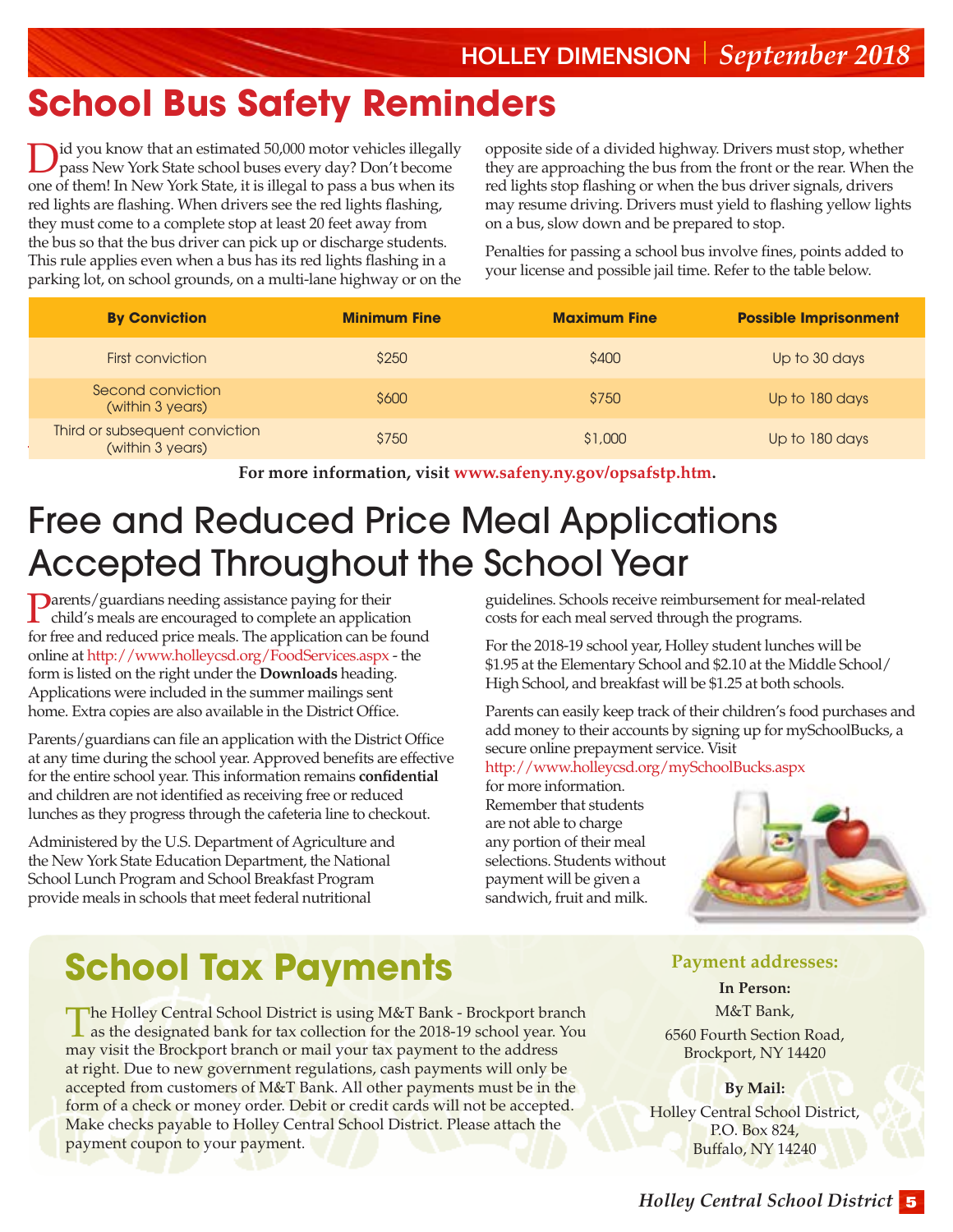

### **Holley Athletes Had a** BLAST This Summer

The BLAST program (Biomechanical Learning And **L** Stability Training) returned to Holley MS/HS this summer to help student athletes in grades 7-12 stay conditioned for sports. Jodi Wiborg, Holley's Athletic Trainer from LeRoy Physical Therapy & Village Fitness, led the free hour and a half sessions, held three times a week for five weeks. Students worked on their speed, footwork, core strength, flexibility, balance, power moves and lifts, muscular strength and endurance. Each week, they completed cardio workouts on the track and used weights in the gym. At the end of each week, students completed a light workout and then played active games, such as soccer and dodgeball. The workouts became more challenging as the summer session progressed.

Wiborg said that Holley had slightly higher attendance rates this year, with most sessions averaging about 16 students. Cross country runners, cheerleaders and soccer players were some of the athletes who participated in the BLAST program this summer. Middle school athletes had the highest numbers of participation, as compared to the number of high school athletes who attended the program. This summer session for Holley students was offered as part of the district's athletic training contract with LeRoy Physical Therapy.

### **Holley Sports Boosters**

Tolley Sports Boosters welcomes parents/guardians, grandparents, teachers, coaches, students and anyone interested in seeing what we're about to join us, get involved, and help improve our sports programs and community. We realize everyone's time is valuable. Any amount of time you're able to give is a big help and greatly appreciated. If you're not interested in becoming a member just yet, there are still ways to help. Come and see what we're all about!

Call for more information: President - Sal DeLuca at 585-259-7358 or Vice President - Mike Sander at 585-301-3853.

Meetings are monthly on Mondays at 7 p.m. in the MS/HS Library, unless otherwise indicated in the list below, for 2018-19:

- Sunday, Sept. 9 at 6 p.m. at the Woodlands • March 4
	- $\bullet$  Feb. 4

• April 8

• June 3

- Wednesday, Oct. 3
- $\bullet$  Nov. 5
- May 6
- Dec. 3
- $\bullet$  Jan. 7

Follow us on Facebook at www.facebook.com/HolleySportsBoosters.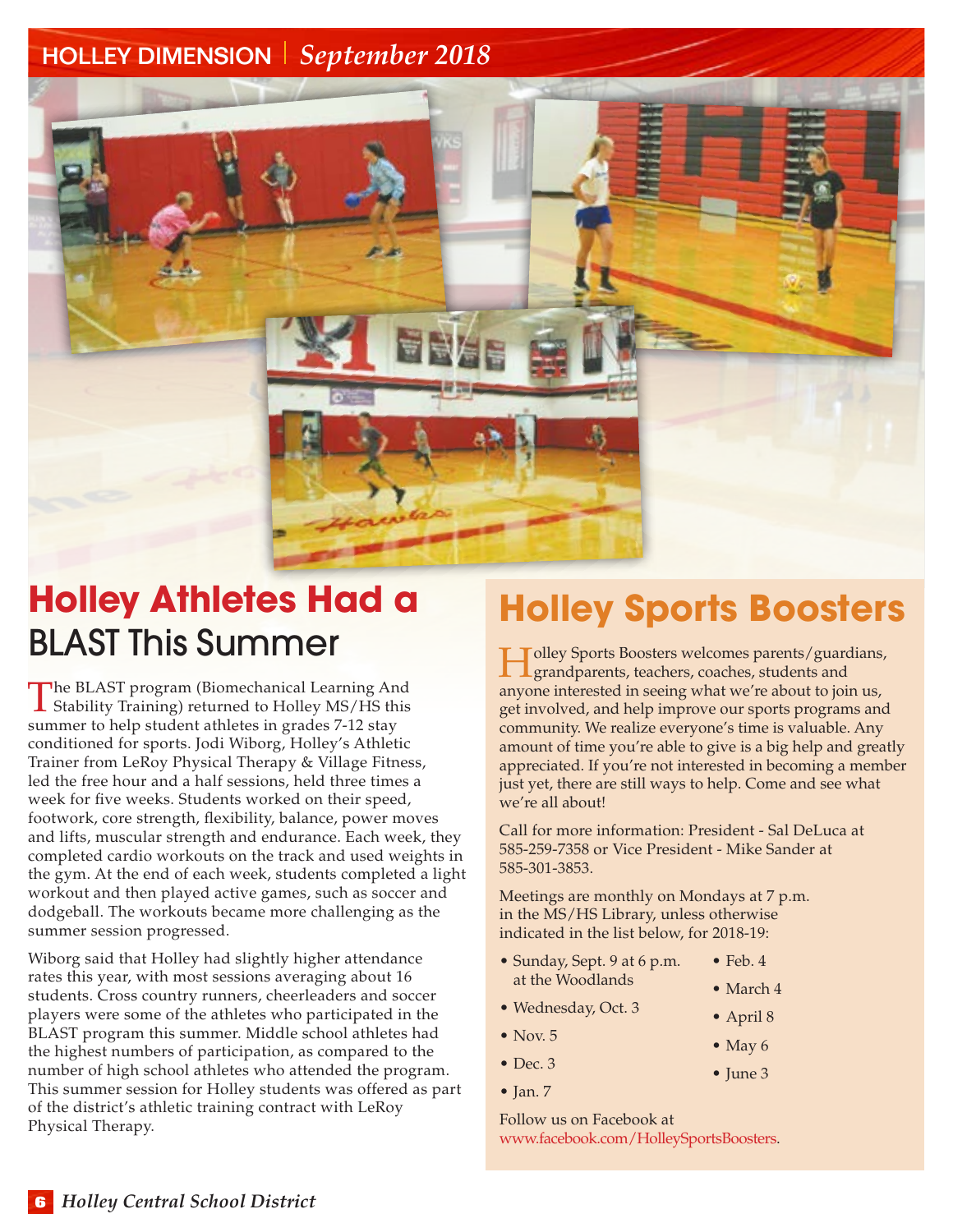#### HOLLEY DIMENSION *September 2018*

*(Clip and Save)*

### **Important Event Dates This Year**

Please keep these important district dates in mind this year:

**Wednesday, Oct. 10, 2018** – Community Flu Clinic, ES Café, 3:30 p.m.

**Friday, Nov. 9, 2018** – Veterans Day Assembly, ES Intermediate Gym, 2 p.m.

**Thursday, Dec. 6, 2018** – MS/HS Winter Concert, HS Aud, 7 p.m.

**Tuesday, Dec. 11, 2018** – ES Winter Concert, HS Aud, 7 p.m.

**Saturday, Feb. 2, 2019** – All County Performance at Medina CSD, 2 p.m.

**Saturday, March 2, 2019** – All County Performance at Holley CSD, 2 p.m.

**Friday, March 8, 2019** – MS/HS Musical, HS Aud, 7 p.m.

**Saturday, March 9, 2019** – MS/HS Musical, HS Aud, 2 p.m. & 7 p.m.

**Thursday, March 14, 2019** – District Choral Concert, HS Aud, 7 p.m.

**Tuesday, March 19, 2019**– District Band Concert, HS Aud, 7 p.m.

**Thursday, May 2, 2019** – Senior Citizen Breakfast, ES Café, 9 a.m.

**Tuesday, May 7, 2019** – Annual Board of Education Meeting, District Office Board Room, 6 p.m.

**Tuesday, May 21, 2019** – Budget Vote & Board Member Election, MS/HS Foyer, 6 a.m.- p.m.

**Tuesday, May 21, 2019** – ES Spring Concert, HS Aud, 7 p.m.

**Thursday, May 23, 2019** – Memorial Day Assembly, ES Intermediate Gym, 9:30 a.m.

**Thursday, May 30, 2019** – MS/HS Spring Concert, HS Aud, 7 p.m.

**Friday, June 14, 2019** – Flag Day Parade, Village Depot, 9:30 a.m.

For athletic events, please visit www.holleycsd.org/SportsSchedules.aspx for a full schedule, as these dates and times may change.

### Online Registration for Athletes

Holley Athletics is excited to announce that for the second year, we are offering the convenience of online registration for sports clearances through FamilyID (www.familyid.com). When you register through FamilyID, the system keeps track of your information in

your FamilyID profile. You enter



your information only once for each family member for multiple uses and multiple programs.

You may begin to create your FamilyID profile anytime. Clearance forms can be uploaded using the online system. Completing the FamilyID profile prior to registering your son/daughter for each sports season will help expedite the sign-up process. For more information on how to register, visit

http://www.holleycsd.org/OnlineRegistrationforSports.aspx.

# Homecoming Events

Homecoming Weekend is Sept. 28-29. Be on the lookout for more information on events as the dates grow closer. Some events already planned are:

- Friday, Sept. 28 Pep Assembly at 12:50 p.m. in the MS/HS Gym
- Friday, Sept. 28 Parade at 6 p.m.
- Friday, Sept. 28 and Saturday, Sept. 29 Homecoming Games – visit www.holleycsd.org/SportsSchedules.aspx to see the full schedule



*Come out and show your Holley spirit as we remain Holley Strong for another year!*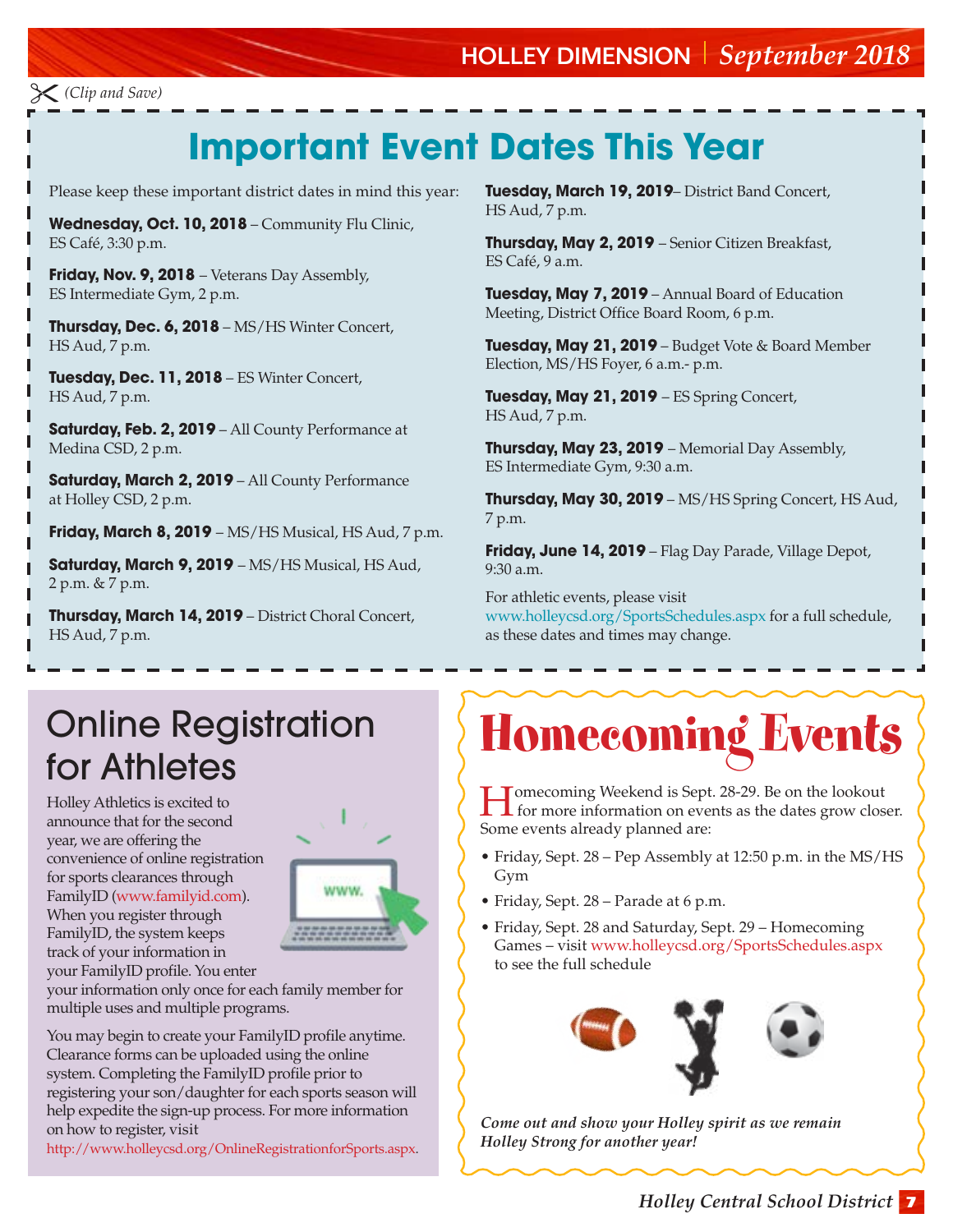### **College Preparation News** from the MS/HS Counseling Office

There are some important college events happening this month and next. **L** College-bound high school juniors and seniors are encouraged to attend the events below. Save these dates as well as the following PSAT, SAT and ACT exam and registration dates.

| <b>Upcoming College Fairs:</b>                   |          |                  |
|--------------------------------------------------|----------|------------------|
| Rochester College Night at the Marketplace Mall  | Sept. 26 | $6:30-8$ p.m.    |
| Rochester College Night at the Greece Ridge Mall | Sept. 27 | $6:30-8:30$ p.m. |
| Holley MS/HS College Expo                        | Oct. 1   | 6th Period       |

#### **PSAT:**

| What:        | Practice SAT (college entrance exam)                                          |
|--------------|-------------------------------------------------------------------------------|
| Why:         | The PSAT is the National Merit Scholarship qualifier and practice for the SAT |
| Who:         | All juniors who think they might want to go to college                        |
| When:        | Oct. 13, 7:45 a.m.- noon                                                      |
| Where:       | Holley MS/HS                                                                  |
| Fee:         | \$16 cash or check made payable to Holley Central School                      |
| To register: | Contact Andrew Ruff in the Counseling Office                                  |

#### **SAT:**

| <b>Exam Dates</b> | <b>Regular Deadline</b> |
|-------------------|-------------------------|
| Oct. 6, 2018      | Sept. 7, 2018           |
| Nov. 3, 2018      | Oct. 5, 2018            |
| Dec. 1, 2018      | Nov. 2, 2018            |
| March 9, 2019     | Feb. 8, 2019            |
| May 4, 2019       | April 5, 2019           |
| June 1, 2019      | May 3, 2019             |

**Fees:** with essay \$64.50, without essay \$47.50 • Late registration - additional fee \$29

Registration packets are available in the Counseling Office or students can register online at www.collegeboard.com/student/testing/sat/reg.html. Holley CEEB CODE: 332-415.

| <b>ACT:</b>       |                         |  |  |  |
|-------------------|-------------------------|--|--|--|
| <b>Exam Dates</b> | <b>Regular Deadline</b> |  |  |  |
| Oct. 27, 2018     | Sept. 28, 2018          |  |  |  |
| Dec. 8, 2018      | Nov. 2, 2018            |  |  |  |
| April 13, 2019    | March 8, 2019           |  |  |  |
| June 8, 2019      | May 3, 2019             |  |  |  |

**Fees**: with writing \$67, without writing \$50.50 • Late registration - additional fee \$30

Registration packets are available in the Counseling Office or students can register online at www.actstudent.org/regist/. Holley CEEB CODE: 332415.

If students need a fee waiver for either exam, they should contact their guidance counselor.

#### **NCAA Division I and II Sports**

It you are interested in playing college sports at Division I or II schools, you must register for the NCAA Clearinghouse at www.ncaa.org/student-athletes.

#### **Coming This Fall: Financial Aid Night**

Joe Bailey, Director of Financial Aid from Genesee Community College, will be conducting a presentation about the FAFSA on a date to be determined from 5-6 p.m. at the MS/ HS. Please make every effort to attend and bring your parents/guardians!

#### **Financial Aid**

The FAFSA is now open to submit your financial information online. Please register for an account at www.fafsa.ed.gov and complete the FAFSA online. Any questions, please contact FAFSA directly by calling 1-800-433-3243. The TDD phone number for hearing-impaired individuals is 1-800-730-8913. To apply for any need-based aid or federal loan programs, your parents will need to file a FAFSA form between Oct. 1, 2018 and June 30, 2019.

#### **Scholarships**

Visit the Scholarships page on the Holley website:

http://www.holleycsd.org/Scholarships2017-18.aspx. Listen for scholarship announcements and drop by the Counseling Office for information starting in mid-December. Also, consider visiting

www.fastweb.com for national scholarship searches. Don't wait until March or April – you might be out of luck!

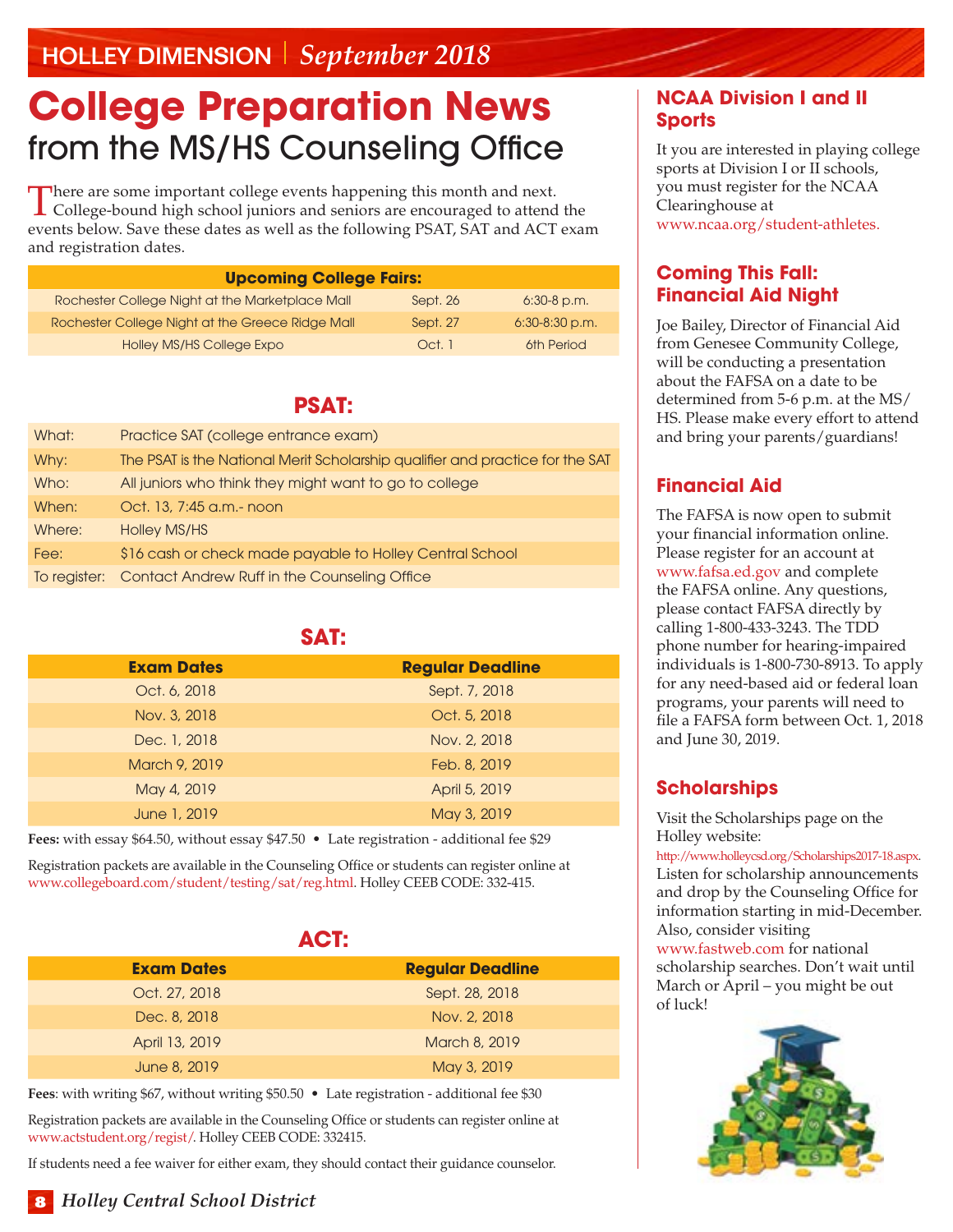# **Scholarships**

#### **Wendy's High School Heisman Scholarship**

To be eligible for this \$500 scholarship that is awarded to one female athlete and one male athlete in each

state, students must have a GPA of 3.0 or higher, participate in at least one school-sponsored sport, and demonstrate leadership at school and in the community. To apply, visit

https://www.wendyshighschoolheisman.com/. Deadline is **Oct. 17, 2018**.



#### **ZipRecruiter Recurring Scholarship**

To be eligible for this \$3,000 award, students must be 18 years old and enrolled in classes by the deadline date (**June 30** and

**December 31** each year). Students must write a 500-800 word essay that includes an email template for writing a follow-up email after a job interview; on a separate page, they must describe the sections of the email, explaining why each section was included. To apply, visit https://www.ziprecruiter.com/scholarship.

### **5-Hour Pre-Licensing Course Dates**

Holley offers the 5-hour pre-licensing course through the HLSJ Driving Academy, Ltd. Students who register to take the course must already have their driver's permit. The cost of the class is \$35 and checks may be made payable to HLSJ Driving Academy. Students must register with the Guidance Office or online at [hlsjdriving.com/signup.php.](http://hlsjdriving.com/signup.php)

The course is taught in the Holley HS/MS Dining Hall from 3:30-8:30 p.m. on the following dates:

- Sept. 11, 2018
- Oct. 16, 2018
- Nov. 6, 2018
- Dec. 11, 2018
- Jan. 15, 2019
- Feb. 26, 2019
- March 12, 2019
- April 9, 2019
- May 14, 2019
- June 4, 2019

Students must bring their NYS driver's permit and a writing utensil to class.

# *Join the Holley PTSA*

The Holley PTSA is focused on giving students a voice, supporting learning and celebrating success. This organization and its volunteers coordinate a number of programs and special events annually, ranging from the Pick A Reading Partner (PARP) program to the popular Santa's Shop at holiday time. Volunteer opportunities are plentiful, so attend a PTSA meeting and learn more. Meetings are the second Wednesday of each month at 5 p.m. in the Elementary School Room 49. All are welcome.

PTSA Officers and members currently include:

- Alexa Downey and Jennifer Morgan, Co-Presidents
- Donna Moore, Treasurer
- Carm Miller, Secretary
- Amy Bennage, Membership
- Karen Quaranto, Fundraising
- Jennifer Morgan, Publicity
- Vickie Scroger, Hospitality
- Lisa Hendry, PARP
- Jennifer Morgan & Alexa Downey, Liaisons to High School
- Karri Schiavone, Elementary School Principal (kschiavone@holleycsd.org)
- Sue Cory, Middle School/High School Principal (scory@holleycsd.org)

There will be a PTSA membership drive in October. Membership is \$9 per family to join. Membership fees help support events like field trips, Homecoming float prizes, Elementary Theatre Guild productions, PARP, senior scholarships, senior breakfast/ picnic, Flag Day popsicles, Arts in Education activities, end of year celebrations and many more. Membership information can be found on the district website at http://www.holleycsd.org/HolleyPTSA.aspx.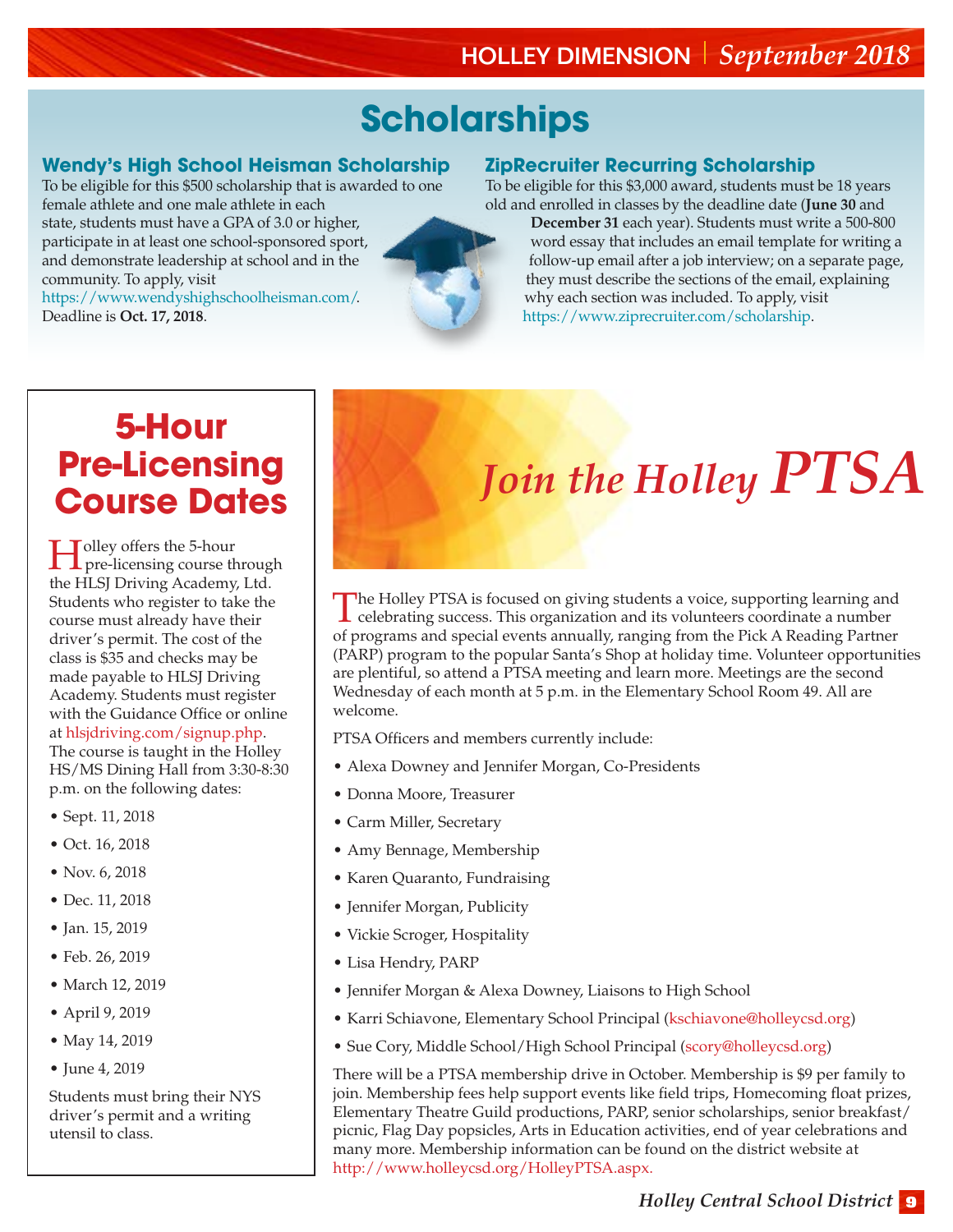# Plan Your Family Vacations Around These Important Dates

Make sure your child doesn't miss out on critical instructional time when planning your next family vacation. Here are some important dates to keep in mind.

**Monday, Sept. 3, 2018 – Labor Day, No School**

**Tuesday, Sept. 4, 2018 – Staff Development Day, No School**

**Monday, Oct. 8, 2018 – Columbus Day, No School**

**Friday, Oct. 19, 2018 – Staff Development Day (MSHS dismissed at 10:33 a.m., ES dismissed at 11:30 a.m.)**

**Tuesday, Nov. 6, 2018 – Staff Development Day, No School** 

**Monday, Nov. 12, 2018 – Veterans Day, No School**

**Wednesday – Friday, Nov. 21-23, 2018 – Thanksgiving Recess, No School**

**Friday, Dec. 7, 2018 – Staff Development Day (MSHS dismissed at 10:33 a.m., ES dismissed at 11:30 a.m.)**

**Monday, Dec. 24, 2018 - Wednesday, Jan. 2, 2019 – Holiday Recess, No School** 

**Monday, Jan. 21, 2019 – MLK Day, No School**

**Tuesday - Friday, Jan. 22-25, 2019 – Midterm & Regents Exams – all students report to school**

**Monday – Friday, Feb. 18-22, 2019 – Mid-Winter Recess, No School** 

**Monday - Friday, Feb. 19-23, 2018 – Mid-Winter Recess**

**Friday, March 22, 2019 – Recess, No School**

**Tuesday - Thursday, April 2-4, 2019 – Grades 3-8 English Language Arts Testing**

**Monday - Friday, April 15-19, 2019 – Spring Recess, No School**

**Friday, April 26, 2019 – Staff Development Day, No School**

**Wednesday - Friday, May 1-3, 2019 – Grades 3-8 Mathematics Testing**

**Friday, May 17, 2019 – Staff Development Day (MSHS dismissed at 10:33 a.m., ES dismissed at 11:30 a.m.)**

**Wednesday, May 23, 2018 – Half-day for Elementary Students (dismissed at 11:30 a.m.)**

**Wednesday, May 22, 2019 – Grade 8 Science Performance Testing**

**Friday - Monday, May 24-27, 2019 – Memorial Day Recess, No School**

**Tuesday - Wednesday, May 28-29, 2019 – Grade 4 Science Performance Testing**

**Friday, May 31, 2019 – Half-day for Elementary Students (dismissed at 11:30 a.m.)**

**Monday, June 3, 2019 – Regents Exams - MS/HS students report only if they have exams**

**Monday, June 3, 2019 - Grades 4 & 8 Science Written Testing**

**Friday, June 7, 2019 – Half-day for Elementary Students (dismissed at 11:30 a.m.)**

**Friday, June 14, 2019 – Half-day for Elementary Students (dismissed at 11:30 a.m.)**

**Tuesday - Tuesday, June 18-25, 2019 – Regents & Final Exams – MS/ HS students report only if they have exams**

**Tuesday, June 25, 2019 – Last Day of School for Students**

**Saturday, June 29, 2019 – Commencement**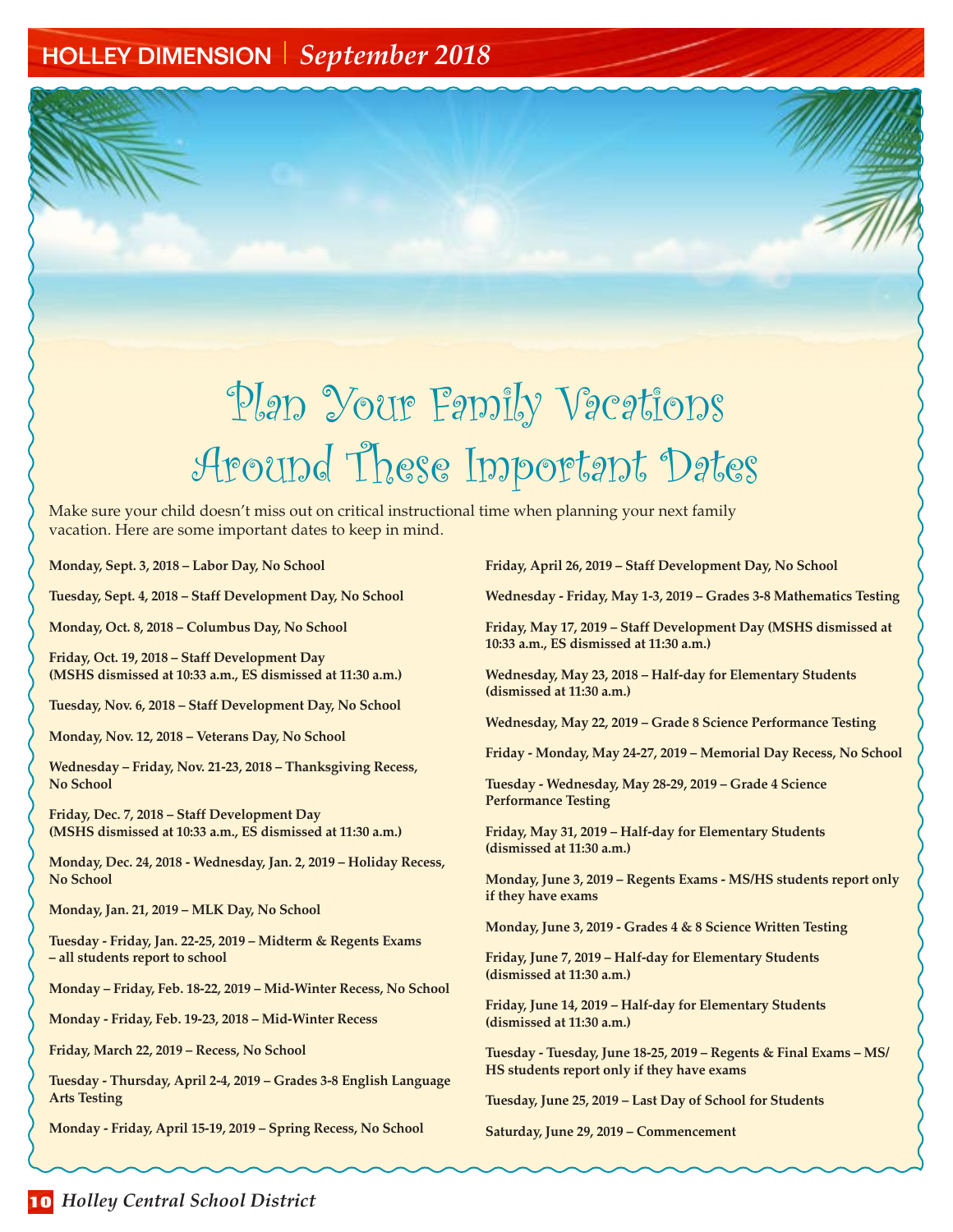# **How We Communicate with Parents and Residents**

The Holley Central School District has a variety of communications tools we use to communicate with parents and residents on a regular basis. Here's an overview of the tools we rely on to share important information.

- **Connect-Ed** this electronic messaging system is how we tell you about breaking news that is urgent in nature and may require your immediate attention. For this reason, it is important that we have your current phone number and/or email address. If your number or address has changed or if you haven't provided this information previously, please be sure to do so now. Simply call your child's school and tell us your current number and address.
- **SchoolTool** this is our student management system which allows parents to see student information online, including student schedules, attendance, interim and report card grades, discipline information, and more. If you have not already registered with SchoolTool, do so today at http://www.holleycsd.org/SchoolTool.aspx. You will find a sign-up form on the website that you will need to complete and return to your child's school. You only need to register once to have access to this secure online system. If you have registered in the past and your email address remains the same, no further action is required; you still have access to this site.
- **Website** the district website

(http://www.holleycsd.org/default.aspx) is a comprehensive and continually updated resource for parents and residents alike. Refer to it often for everything from Board of Education meeting minutes to school lunch menus, athletic schedules, homework assignments, news and more. We also employ social media on our website, so be sure to "like" us on Facebook (www.facebook.com/Holley-Central-School-District-332907976725723/) and follow us on Twitter. There are four Twitter handles to follow:

- District: @HolleyCSD
- Superintendent: @HolleySupt
- Elementary School: @HolleyElem
- Middle School/High School: @Holley\_MS\_HS
- **Electronic Bulletin Board** our electronic bulletin board in front of the Elementary School enables us to share timely news with you in a more immediate way. Messages on this board will change regularly, so become accustomed to reading the board as you pass the school to know what's going on inside our district.
- **District Newsletter** throughout the school year, we publish a district-wide newsletter on a monthly basis so you can see what has happened and what's ahead. As a cost saving measure, we post this newsletter online at http://www.holleycsd.org/Dimension.aspx. A limited quantity of newsletters are printed and available at shops and businesses around town.
- **District Calendar** The 2018-19 Holley Central School District calendar is now complete and posted online. To view or export the calendar, visit http://www.holleycsd.org/calendar.aspx. This calendar will be updated throughout the year to include new events or changes in locations, times and dates. Please check the calendar regularly and use the filtering options to customize your calendar view.
- **Local News Media** we regularly share our news with local news publications including the Suburban News, The Daily News (Batavia) and Orleans Hub.
- **Parent Handbook** parent handbooks have been updated and are available online at http://www.holleycsd.org/ParentHandbooks.aspx.